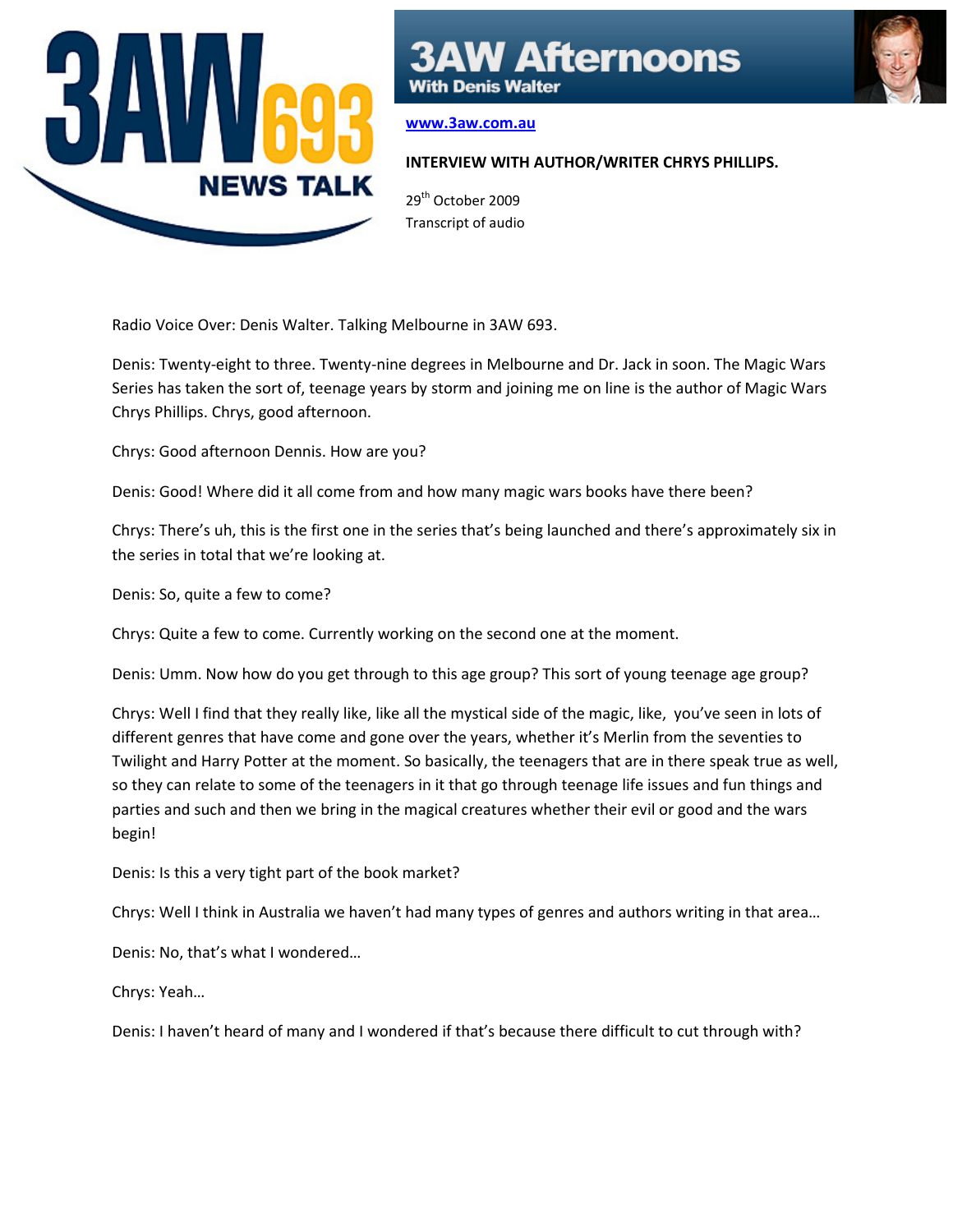Chrys: Uh, well I don't think anymore there difficult to cut through with. I think this is like the new fad, this is something that will be around for a while. It has been around for a while but you probably found it more in like graphic novels and comics more than mainstream literature.

Denis: You're also giving your readers a chance to name a character in the next book!

Chrys: Yeah I think that's really cool. It gives kids and teenagers an opportunity to tell me what they think a name should be and also be a part of something forever and be immortalized in the book when it's being printed. There's a big competition starting as of last week everywhere! [Laughs]

Denis: And is there much interest already?

Chrys: Much interest on the web! We've had a few entries coming in from school and individuals we're launching it officially on the 14<sup>th</sup> of November at Angus & Robertson bookstore in Westfield Southland at about eleven o'clock.

Denis: Ok. Are you a Melbourne girl?

Chrys: Yes I am.

Denis: Ok. So born and bred in Melbourne and studied in Melbourne?

Chrys: Well no I grew up in New South Wales and then moved to Melbourne. [Laughs] So I'm a yeah, now I'm a Melbourne girl.

Denis: Alright. Now with a series like this, when you start out like this, do you already have a series in mind?

Chrys: Yes I do. I have the characters and where I want it to flow to and at the moment when I'm writing the second book which is much larger than the first issue, there's millions of things happening that I'm more excited about and more fun. So yeah, it's already envisioned in my I don't know, bizarre [laughs] or overly imaginative mind.

Denis: No nothing wrong with that. Is the first one a smaller one simply to try and keep the attention for the first one and then you can, once you've got them converted you can uh, afford to go into a bigger book with more time consumed.

Chrys: Well, that's an interesting outlook. I was more by a publisher's and agents request for PR, so it might have been based on that but I think if I went in too far in the first book, it would have ended up as big as a yellow pages. So we had to condense it and edit it in the first one.

Denis: Chrys how do you compete? I mean, movies are such a huge, huge thing, maybe this will end up in movie form who knows? Maybe that's what you would like in the long term, but it must be hard to compete against the visual media.

Chrys: In some ways it is because we already have some people asking me Dennis, is it going to be a movie? Is it a cartoon? Or is it anything like that? And I kind of sit back, where I'm still writing several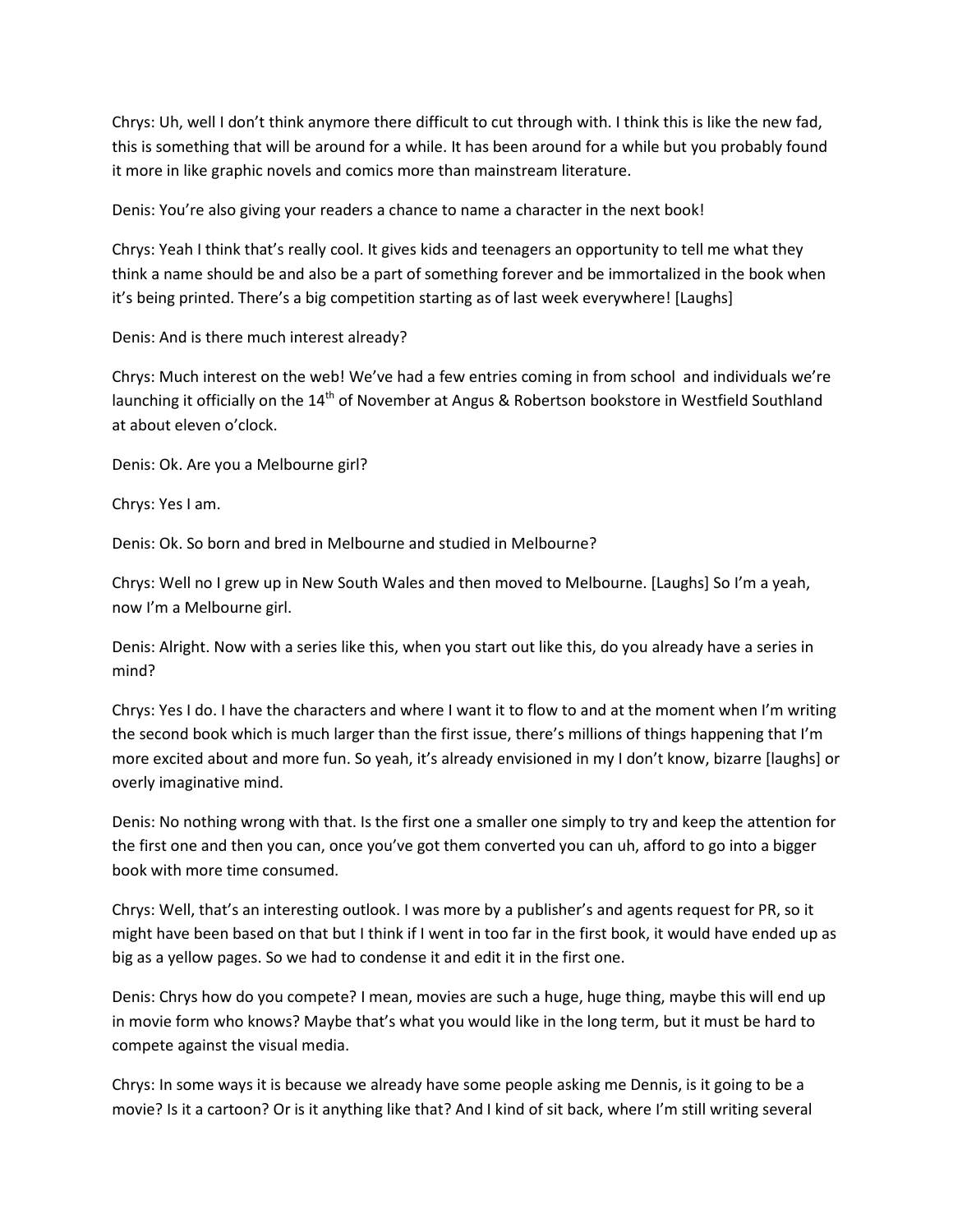books in the series but when I envision and writing it, because I have a theater background as well, I imagine it as a film in my head and how it would be done. So, it would be fantastic if that happens!

Denis: People always say, the film was nowhere near as good as the book

Chrys: [Laughs] They always do and who knows what a producer would take in or a director would take out.

Denis: That would be a nervous time wouldn't it?

Chrys: It would be very nervous.

Denis: The other thing is, when I say to you the visual media is a huge competitor at the same time there probably not enough out there that is using the theater of the mind.

Chrys: No there isn't. That's very true and I think that's why you've seen the types of things that have come through, like everyone keeps talking about the Harry Potter or the Twilight's because they just took a big boom over the Walt Disney things I grew up with. So I think that's the next step I hope.

Denis: Was there any moment, perhaps a Disney moment or a book that you read where you went this is what I want to do?

Chrys: Um, no seriously I've been writing for years and all different characters and this was other than doing all different theater productions this was my third book that I was really like this is the one I want to do a whole series on, these characters are fun, some are scary that come to life, so I think it just came from years and years of writing different things.

Denis: Have you…are you allowed to? You're probably not allowed to…tell me any of the names, the suggestions for a character of being?

Chrys: Um hang on. I just need to get approval… Yes I can…

Denis: Alright.

Chrys: Yes I can give two!

Denis: [Laughs] Alright good!

Chrys: Okay I can give two.

Denis: You don't have to. There's no pressure.

Chrys: One was like they've taken it from Greek Mythology which I have here is spelt Hercules. I don't think I would have a character named Hercules and the other one we have is Triad. So I don't think we're getting anything imaginative enough. At the moment nothings winning yet. We really want some young kids to go on the webpage and enter away or come to a book signing and give us an entry!